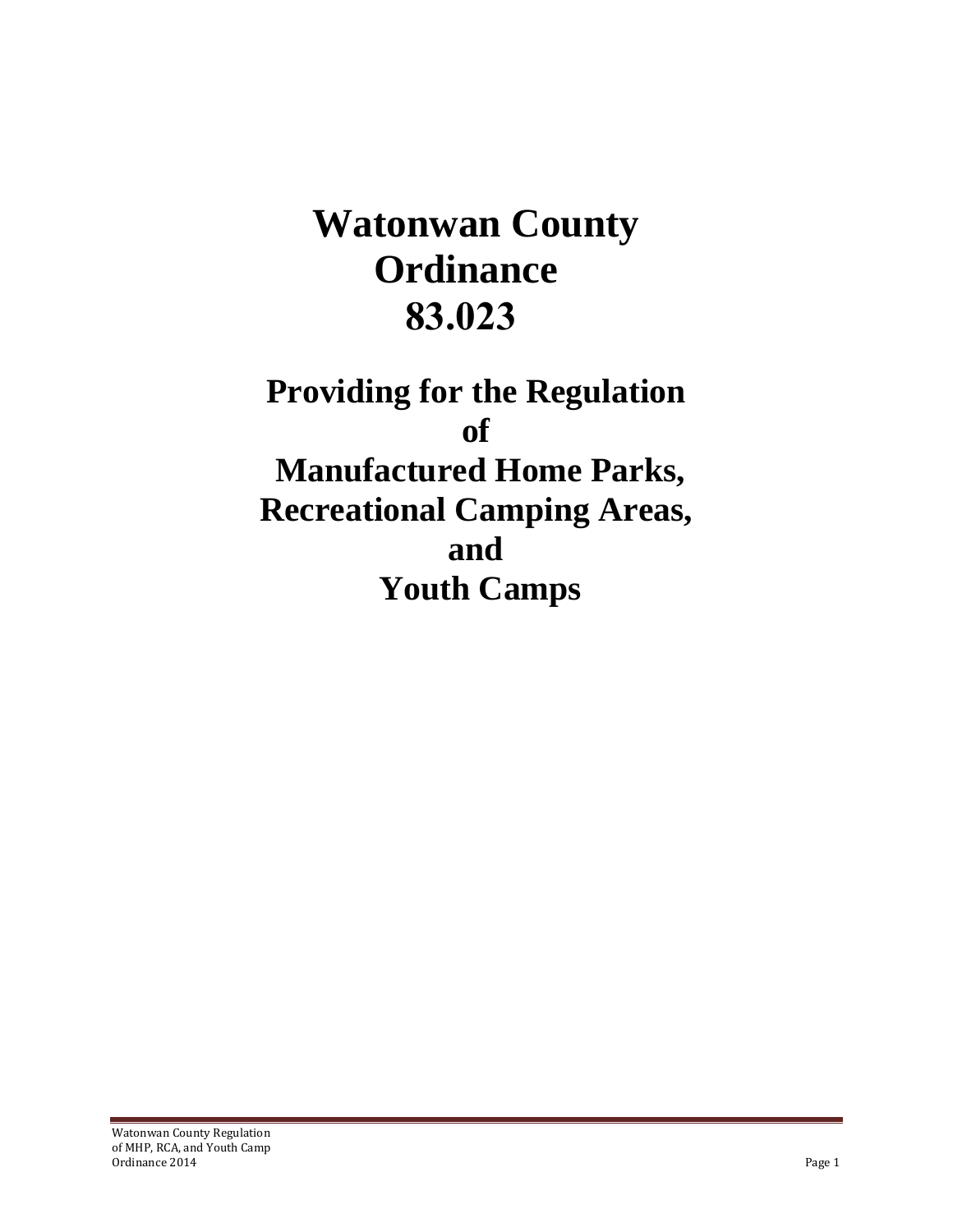## **TABLE OF CONTENTS**

| <b>SECTION 1</b>  | Purpose and Authority               |
|-------------------|-------------------------------------|
| <b>SECTION 2</b>  | Scope                               |
| <b>SECTION 3</b>  | Administration                      |
| <b>SECTION 4</b>  | Definitions                         |
| <b>SECTION 5</b>  | Licensure                           |
| <b>SECTION 6</b>  | <b>Review of Construction Plans</b> |
| <b>SECTION 7</b>  | <b>Inspection and Correction</b>    |
| <b>SECTION 8</b>  | <b>Suspension of License</b>        |
| <b>SECTION 9</b>  | Revocation of License               |
| <b>SECTION 10</b> | <b>Appeals Procedure</b>            |
| <b>SECTION 11</b> | Severability                        |
| <b>SECTION 12</b> | Penalties                           |
| <b>SECTION 13</b> | Variance                            |
|                   |                                     |

SECTION 14 Effective Date

Statutes and Rules referenced in this Ordinance can be accessed to read or download at this website: https://www.revisor.mn.gov/pubs/

BE IT AND IT IS HEREBY RESOLVED by the Watonwan County Board of Commissioners, State of Minnesota, under the authority of Minnesota Statutes, Chapters 145A and 375 that:

An Ordinance providing for the licensing and inspection of Manufactured Home Parks, Recreational Camping Areas, and Youth Camps; regulating their design, construction, operation, and maintenance and providing for the administration and enforcement thereof; be and hereby is established as follows: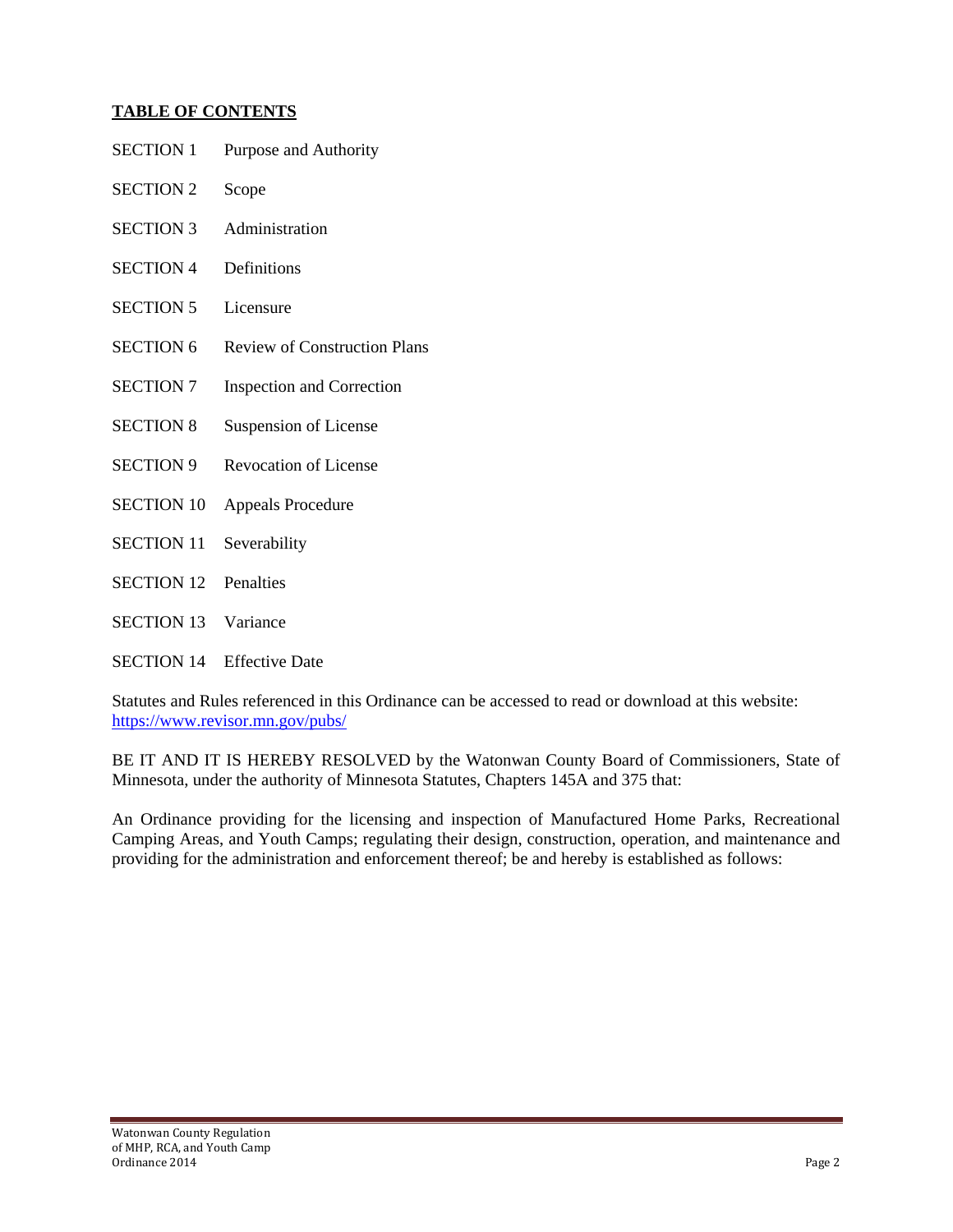## **Section 1: Purpose and Authority**

- 1.1 The purpose of this Ordinance is to establish standards and authority to protect the public health, safety and general welfare of the people of Watonwan County pursuant to powers granted under Minnesota Statutes, Chapters 145A, 157, and 375.
- 1.2This Ordinance establishes minimum standards, as defined in Minnesota Rules, Parts 4630.0200 to 4630.1900 and Parts 4630.2210 to 4630.4700; Minnesota Statutes, Section 327.14 and Sections 327.20 to 327.201 and Sections 327.205 to 327.28; Minnesota Statutes, Sections 144.71 to 144.74, and this Ordinance; for Manufactured Home Parks, Recreational Camping Areas, Special Event Camping Areas, and Youth Camps which are located in Watonwan County, Minnesota; so that health and safety hazards will be minimized. Whenever, and if, this Ordinance conflicts with other applicable laws, regulations and ordinances, the most restrictive shall prevail.
- 1.3 Minnesota Rules, Chapter 4630 and Minnesota Statutes, Chapters 144 and 327 in effect the Effective Date of this Ordinance, and all future revisions thereof, are hereby adopted by reference and made part of this Ordinance.

## **Section 2: Scope**

This Ordinance shall be applicable to all Manufactured Home Parks, Recreational Camping Areas, Special Event Camping Areas, and Youth Camps as defined in Minnesota Statutes, Sections 327.14 and 144.71; and Minnesota Rules 4630.1900, and this Ordinance which are located in Watonwan County, Minnesota.

## **Section 3: Administration**

This Ordinance shall be administered by the Brown-Nicollet Environmental Health Department, hereinafter referred to as the "Regulatory Authority."

## **Section 4: Definitions**

Definitions of words, phrases, and terms used in this Ordinance shall be given the same meaning as those set forth in Minnesota Statues, Section 327.14; Minnesota Statutes, Section 144.71; Minnesota Rules, Part 4630.1900; and this Ordinance. The following definitions shall apply in the interpretation and enforcement of this Ordinance:

- 4.1 **Appeals Board** shall consist of the Chairperson and Vice Chairperson of the Brown-Nicollet Community Health Board or their designated appointee, and the Environmental Health Director or a designated agent.
- 4.2 **Approved** shall mean acceptable to the Regulatory Authority based on determination of conformity with principals, practices, and generally recognized standards that protect public health.
- 4.3 **Board** shall mean the Watonwan County Board acting under the provisions of Minnesota Statutes, Chapter 145A, as the Board of Health.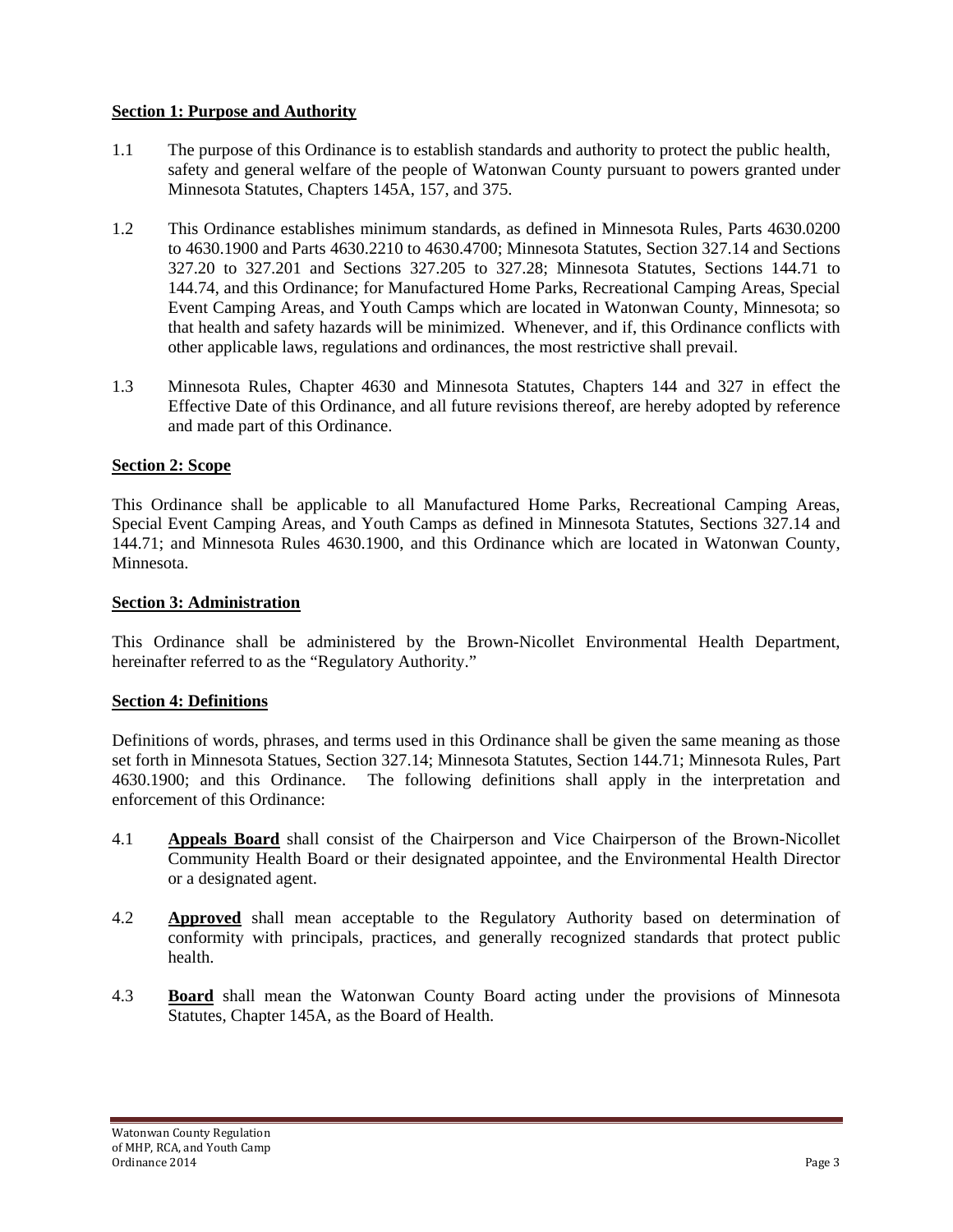4.4 **Category A Site** shall mean any Manufactured Home Park or Recreational Camping Area that meets one or more of the following conditions:

a. Has a public swimming pool;

b. Draws its drinking water from a surface water supply; or

c. Has fifty (50) or more sites.

- 4.5 **Category B Site** shall mean any Manufactured Home Park or Recreational Camping Area that is not a Category A Site.
- 4.6 **Change or Transfer of Ownership** shall mean a legal transaction whereby the ownership of a Manufactured Home Park, Recreational Camping Area, or Youth Camp is changed from one person to another person. This transaction can occur by sale, exchange or other legal means.
- 4.7 **Clean** shall mean free from insects, vermin, and debris; and free from physical, chemical and microbial substances discernible by ordinary sight or touch, by ultraviolet light, or by artificial light; absence of dirt, grease, rubbish, garbage and other offensive, unsightly, or extraneous matter.
- 4.8 **Commissioner of Health** shall mean the Minnesota Commissioner of Health.
- 4.9 **County** shall mean Watonwan County.
- 4.10 **Environmental Health Departmen**t shall mean the Brown-Nicollet Community Health Board and its environmental health staff.
- 4.11 **Environmental Health Director** shall mean the Brown-Nicollet Community Health Board's Environmental Health Director and any related staff acting under the Board's authority.
- 4.12 **Imminent Health Hazard** shall mean a significant threat or danger to health that exists when there is evidence to show that a product, practice, circumstance, or event creates a situation that requires immediate correction or cessation of operation.
- 4.13 **Licensee** shall mean the person who has been given the authority by the issuance of a license by the County to establish, operate, manage, and/or maintain a facility or activity regulated by County ordinances or as otherwise designated in the County Ordinance.
- 4.14 **Manufactured Home Park** shall mean any site, lot, field, or tract of land upon which two or more occupied manufactured homes are located, either free of charge or for compensation, and includes any building, structure, tent, vehicle, or enclosure used or intended for use as part of the equipment of the Manufactured Home Park.
- 4.15 **Person** shall mean an individual, firm, corporation, partnership, association, or other entity including the United States government, any interstate body, the state, and any agency, department, or political subdivision of the state.
- 4.16 **Public Water Supply** shall have the meaning given to "public water system" in the Federal Safe Drinking Water Act, 42 U.S. Code § 300f.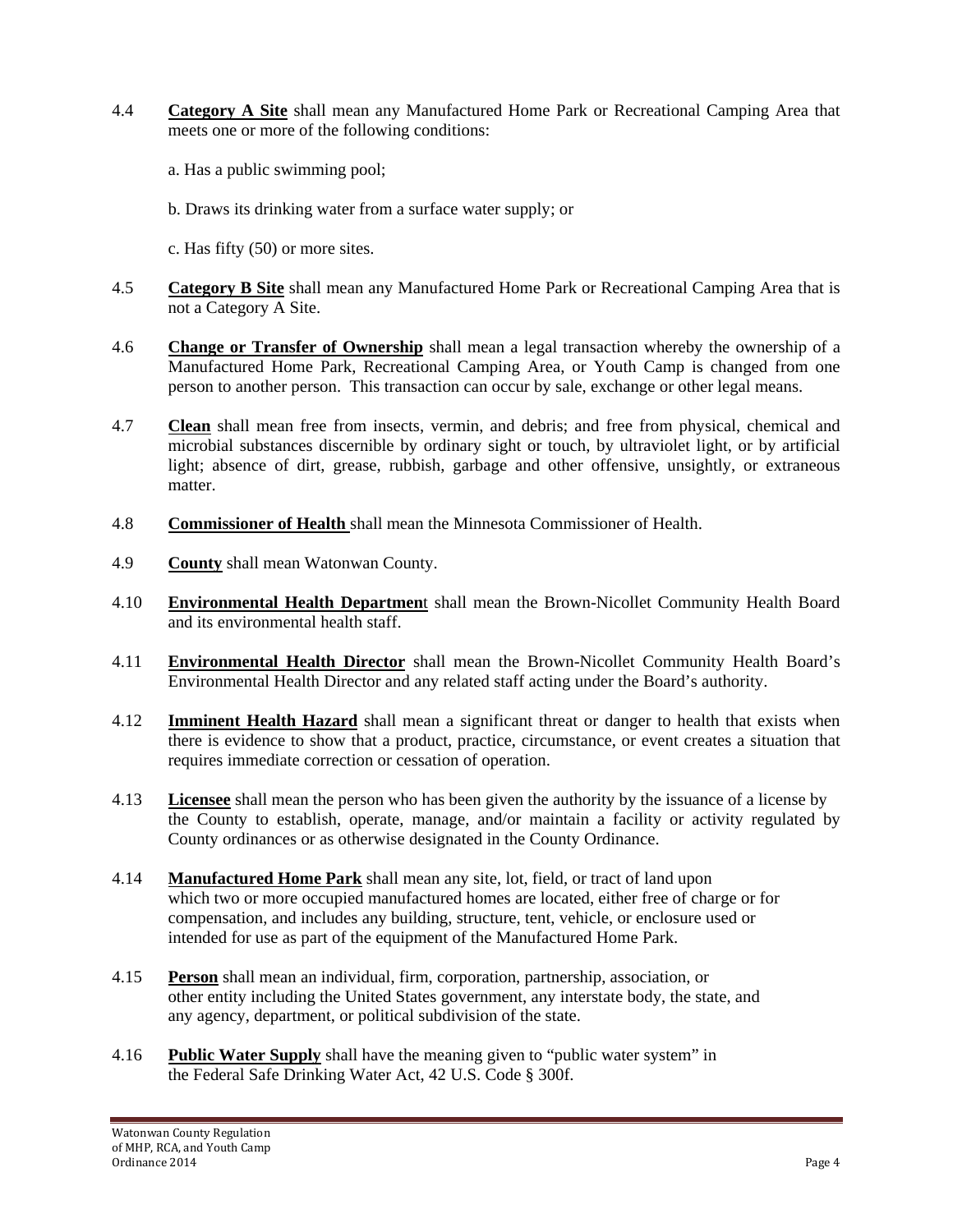- 4.17 **Recreational Camping Area** shall mean any area, whether provided privately or publically owned, used on a daily, nightly, weekly, or longer basis for the accommodation of five (5) or more tents or Recreational Camping Vehicles free of charge or for compensation. Recreational Camping Area excludes: a. Children's Camps;
	- b. Industrial camps;
	- c. Migrant labor camps, as defined in Minnesota Statutes and State Commissioner of Health rules;
	- d. United States forest service camps;
	- e. State forest service camps;

f. State wildlife management areas or state-owned public areas which are restricted in use to picnicking and boat-landing; and

g. Temporary holding areas for self-contained Recreational Camping Vehicles created by and adjacent to motor-sports facilities, if the chief law enforcement officer of an affected jurisdiction determines that it is in the interest of public safety to provide a temporary holding area.

## 4.18 **Recreational Camping Vehicle** shall mean:

a. Any vehicular, portable structure built on a chassis, designed to be used as a temporary dwelling for travel, recreation, and vacation uses;

b. Any structure designed to be mounted on a truck chassis for use as a temporary dwelling for travel, recreation, and vacation;

c. Any portable, temporary dwelling to be used for travel, recreation, and vacation, constructed as an integral part of a self-propelled vehicle; and

d. Any folding structure, mounted on wheels and designed for travel, recreation, and vacation use.

- 4.19 **Regulatory Authority** shall mean the Brown-Nicollet Environmental Health Department, its Director or other designated agent.
- 4.20 **Seasonal** shall mean an operation which is closed five (5) or more consecutive months of the year or more.
- 4.21 **Special Event Recreational Camping Area** shall mean a recreational camping area which operates no more than two (2) times annually and for no more than fourteen (14) consecutive days.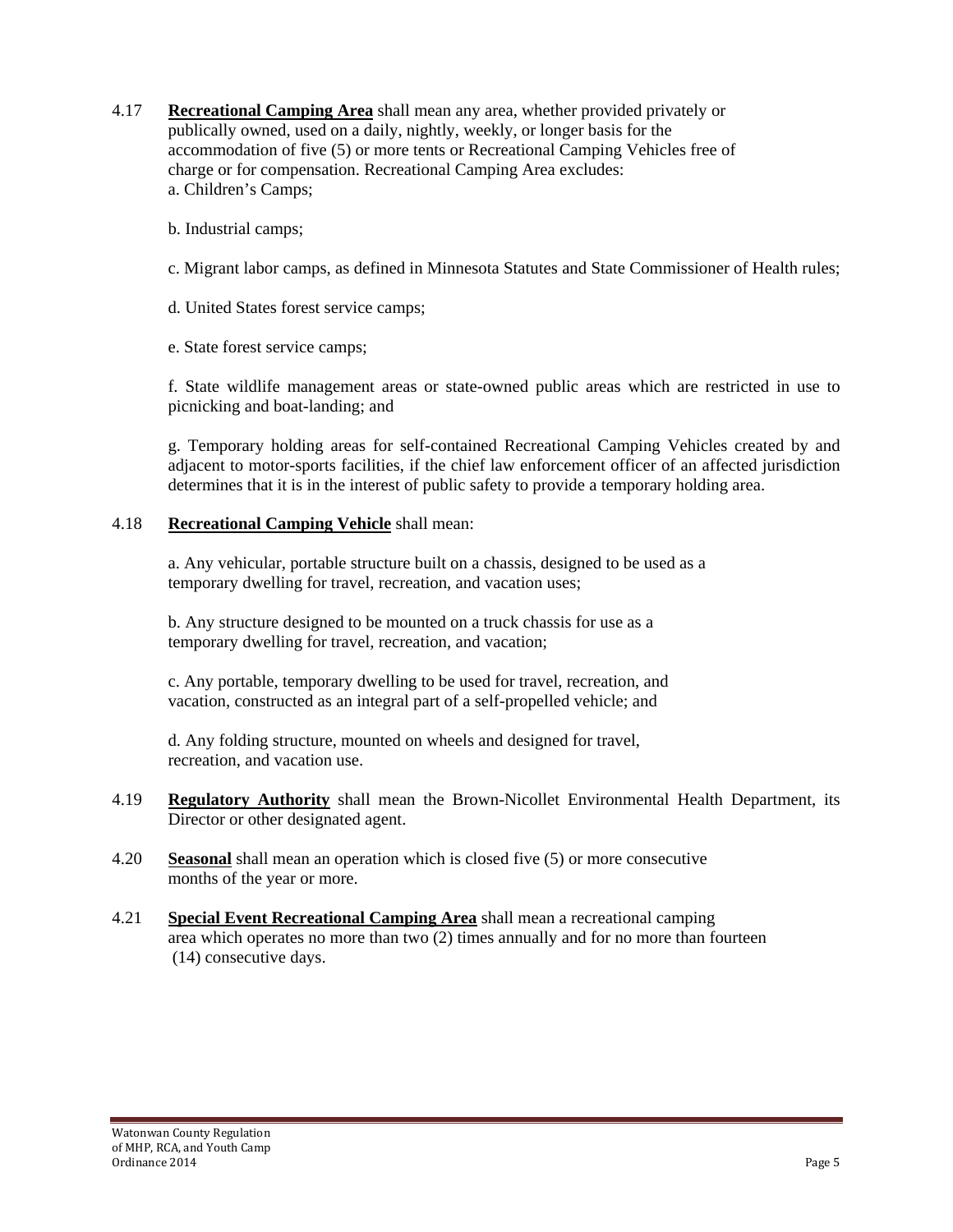- 4.22 **Youth Camp or Children's Camp** shall mean a parcel or parcels of land with permanent buildings, tents, or other structures together with appurtenances thereon, established or maintained as living quarters where both food and beverage service and lodging or the facilities therefore are provided for ten (10) or more minors, operated continuously for a period of five (5) days or more each year for education, recreation, or vacation purposes, and the use of the camp is offered to minors free of charge or for payment of a fee. The term "Youth Camp" in this Ordinance shall by synonymous with Children's Camp. This definition does not include the following:
	- a. Cabin and trailer camps;
	- b. Fishing and hunting camps;
	- c. Resorts;
	- d. Penal and correctional camps;
	- e. Industrial and construction camps;

 f. Homes operated for the care or treatment of children and for the operation of which a license is required under the provisions of Minnesota Statutes, Chapter 257.

4.23 **Variance** shall mean a modification or variation to the requirements of this Ordinance where it is determined that, by reason of exceptional circumstances, the strict enforcement of this Ordinance would cause unnecessary hardship.

## **Section 5: Licensure**

- 5.1 Application. The application for a license to operate and maintain a Manufactured Home Park, Recreational Camping Area, or Youth Camp shall be made to the Environmental Health Department, at such office and in such manner as may be prescribed by that department.
- 5.2 License Required. It shall be unlawful for any person to operate a Manufactured Home Park, Recreational Camping Area, or Youth Camp without being licensed under this Ordinance. A Youth Camp which also offers lodging and/or food and beverage services for adults may be required to obtain a license to operate as a Recreational Camping Area, Lodging Establishment, Food Establishment, and/or other appropriate license.
- 5.3 False Information. The submission of false information or statements, whether by the licensee or other operators, shall be considered a violation of this Ordinance and subject to any appropriate penalties.
- 5.4 License Fee Term and Renewal**.** A fee for a license to operate a Manufactured Home Park, Recreational Camping Area, Special Event Camping Area, or Youth Camp shall be set by the Board. All licenses issued under this Ordinance shall expire on December 31, of each calendar year. License renewal shall be granted to any previously licensed Manufactured Home Park, Recreational Camping Area, or Youth Camp operator in good standing upon application and payment of the annual relicensing fee, set by the Board. Licenses shall not be transferable as to person or location. When opening after October 1, and before January 1, a new business or new operator is required only to pay one-half  $(\frac{1}{2})$  of the normal annual fee.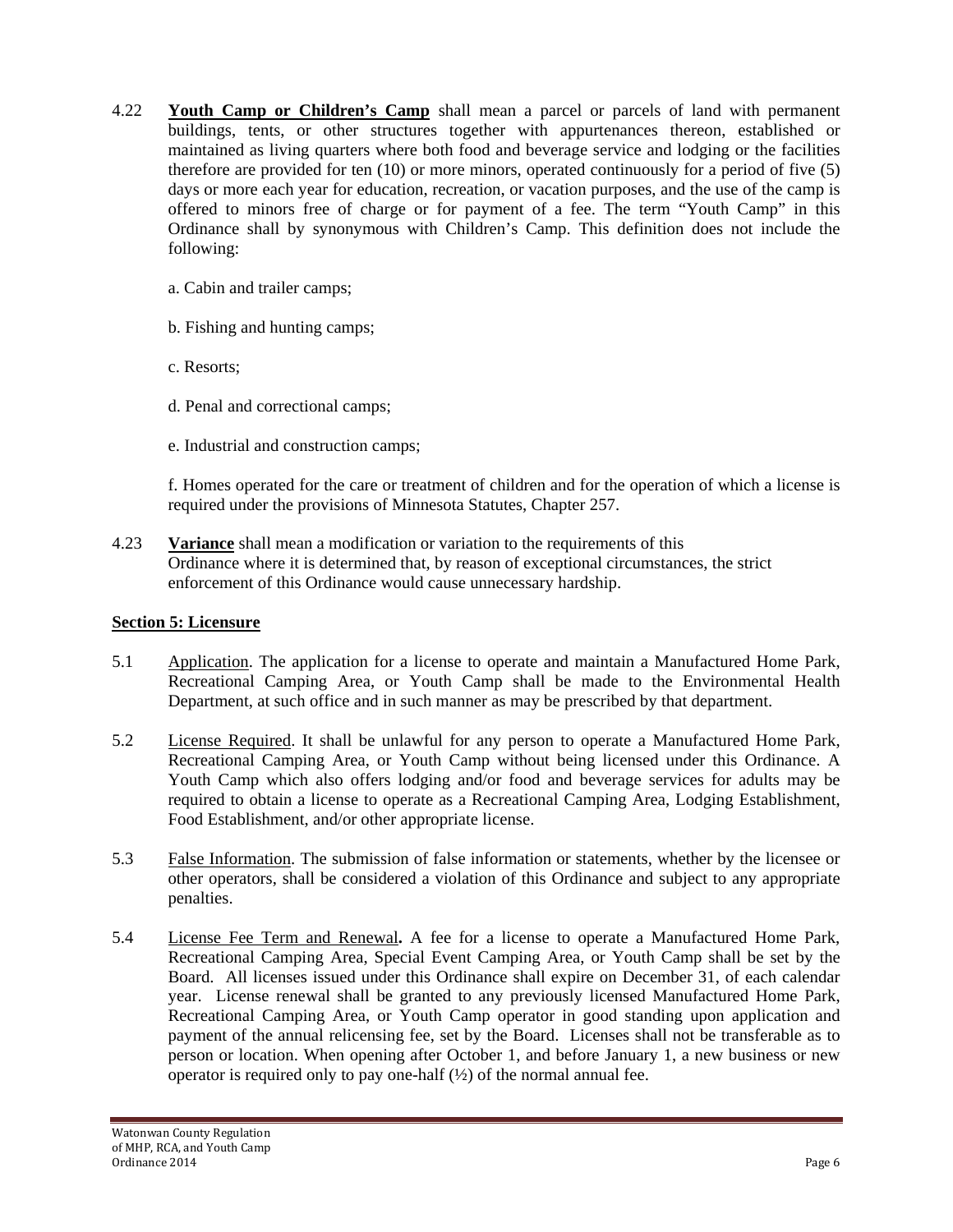## **Section 6: Review of Construction Plans**

6.1 When a Manufactured Home Park, Recreational Camping Area, Special Event Camping Area, or Children's Camp to be licensed under the provisions of this Ordinance is hereafter constructed, or when an existing Manufactured Home Park, Recreational Camping Area, or Youth Camp shall be expanded or remodeled, it shall submit to the Environmental Health Department all required plans, specifications, materials, and procedures and comply with the requirements of this Ordinance. A plan review fee may be charged, equal to the annual license fee, and must be submitted along with the plans at least thirty (30) days before beginning construction, remodeling, or conversion of a facility. Plans must include:

 a. The full name and address of the applicant or applicants, firm, or business entity; or the names and addresses of the officers if the applicant is a corporation.

 b. A description of the site, lot, field, or tract of land upon which the applicant proposes to operate and maintain the Manufactured Home Park, Recreational Camping Area, Special Event Camping Area, or Youth Camp, including detailed plans and specifications covering the proposed plot plan.

 c. The proposed and existing facilities on and about the sites, lot, field, or tract of land for the proposed construction or alteration and maintenance of a sanitary community building for toilets, urinals, sinks, wash basins, slop-sinks, showers, drains, laundry facilities, source of water supply, sewage, garbage, and waste disposal; except that no toilet facilities shall be required in any manufactured home park which permits only manufactured homes equipped with toilet facilities discharging to water carried sewage disposal systems. Methods of fire and storm protection must be spelled out.

 d. The proposed method of lighting the structures and site, lot, field, or tract of land upon which the manufactured home park or recreational camping area is to be located.

 e. Plans for wells, water supply, plumbing, and sewage disposal systems must be submitted to the appropriate Watonwan County Department and/or the Minnesota Department of Health for approval prior to construction.

- 6.2The application for the primary license shall be submitted with all plans and specifications, and shall be accompanied by an approved zoning permit from the Municipality or County wherein the Manufactured Home Park, Recreational Camping Area, Special Event Camping Area, or Youth Camp is to be located, or a statement from the Municipality or County that it does not require an approved zoning permit.
- 6.3 When construction has been completed in accordance with approved plans and specifications, the Environmental Health Department shall promptly cause the Manufactured Home Park, Recreational Camping Area, or Youth Camp, and appurtenances thereto to be inspected. When the inspection and report has been made and the Environmental Health Department finds that all requirements and conditions of health and safety have been met by the applicant, the Environmental Health Department shall issue the primary license.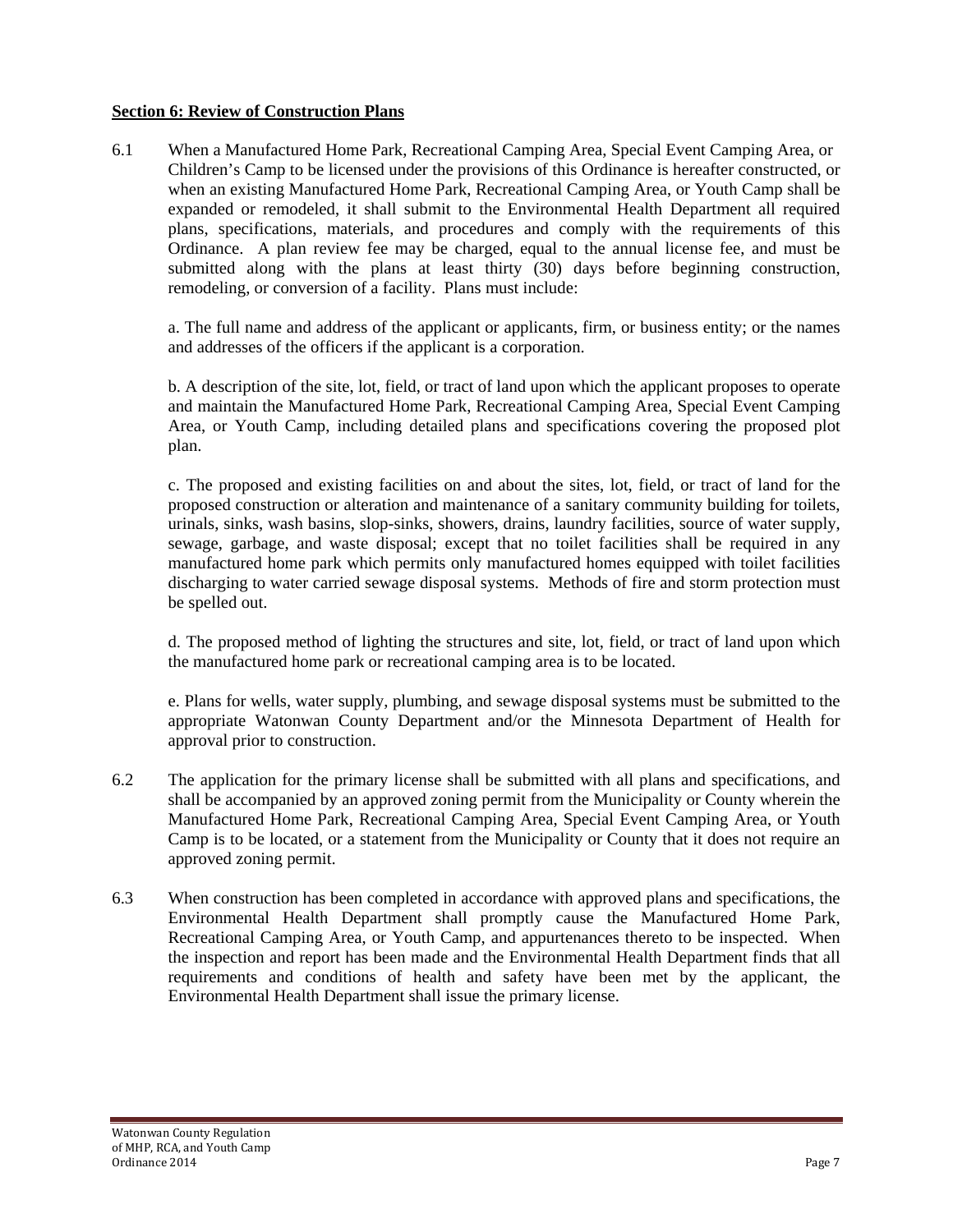## **Section 7: Inspection and Correction**

- 7.1 The Environmental Health Department shall inspect Manufactured Home Parks, Recreational Camping Areas, and Youth Camps as frequently as necessary to ensure compliance with this Ordinance but not less than the frequency established by Minnesota Rules, Part 4630.2210 and Minnesota Statutes Chapter 144.73.
- 7.2 The person operating a Manufactured Home Park, Recreational Camping Area, Special Event Camping Area, or Youth Camp shall, upon request of the Environmental Health Department, permit access to all parts of the establishment at any reasonable time for the purpose of inspection and shall exhibit and allow copying of any records necessary to ascertain compliance with the provisions of this Ordinance. The manager, or his/her designated person in charge, shall be available for discussion of the inspection.
- 7.3 Whenever an inspection is made, the findings shall be recorded on an inspection form. Correction orders shall be recorded, with one copy of the correction orders furnished to the person in charge. The completed inspection report form is a public document that shall be made available for public disclosure to any person who requests it, except when report forms are part of on-going investigations or pending litigation.
- 7.4 The correction orders shall indicate a specific, appropriate, and reasonable period of time for correction of the violations. Correction of the violations shall be accomplished within the period specified. Failure to make corrections within the period specified shall result in one or more of the following enforcement options being taken by the Environmental Health Department:
	- a. Re-inspection of the Manufactured Home Park, Recreational Camping Area, Youth Camp or Special Event Camping Area requires payment of a re-inspection fee to the Brown-Nicollet Community Health Office as set by the Board. Failure to pay the reinspection fee within thirty (30) days of notification will result in an additional late payment fee.
	- b. In-Office Hearing to discuss violations, correction orders, and other compliance requirements. Location, time and participants shall be determined by the Environmental Health Board. An In---Office Hearing Fee shall be set by the Brown-Nicollet Community Health Board. Failure to pay the In-Office Hearing Fee within thirty (30) days of notification will result in an additional late payment fee.

## **Section 8: Suspension of License**

- 8.1 Licenses may be suspended temporarily by the Environmental Health Director at any time for failure by the holder to comply with the requirements of this Ordinance. Whenever a license holder or operator has failed to comply with any notice requiring corrective action, issued under the provisions of this Ordinance, that license holder or operator may be notified in writing that the license is immediately suspended and that an opportunity for a hearing before the Appeals Board will be provided if a written request for appeal is filed within five (5) business days with the Environmental Health Director by the license holder.
- 8.2 Notwithstanding the other provisions of this Ordinance, whenever the Environmental Health Director finds unsanitary or other condition (s) in the operation of a Manufactured Home Park, Recreational Camping Area, Special Event Camping Area, or Youth Camp which, in his/her judgment may constitute a substantial hazard to the public health, he/she can without warning,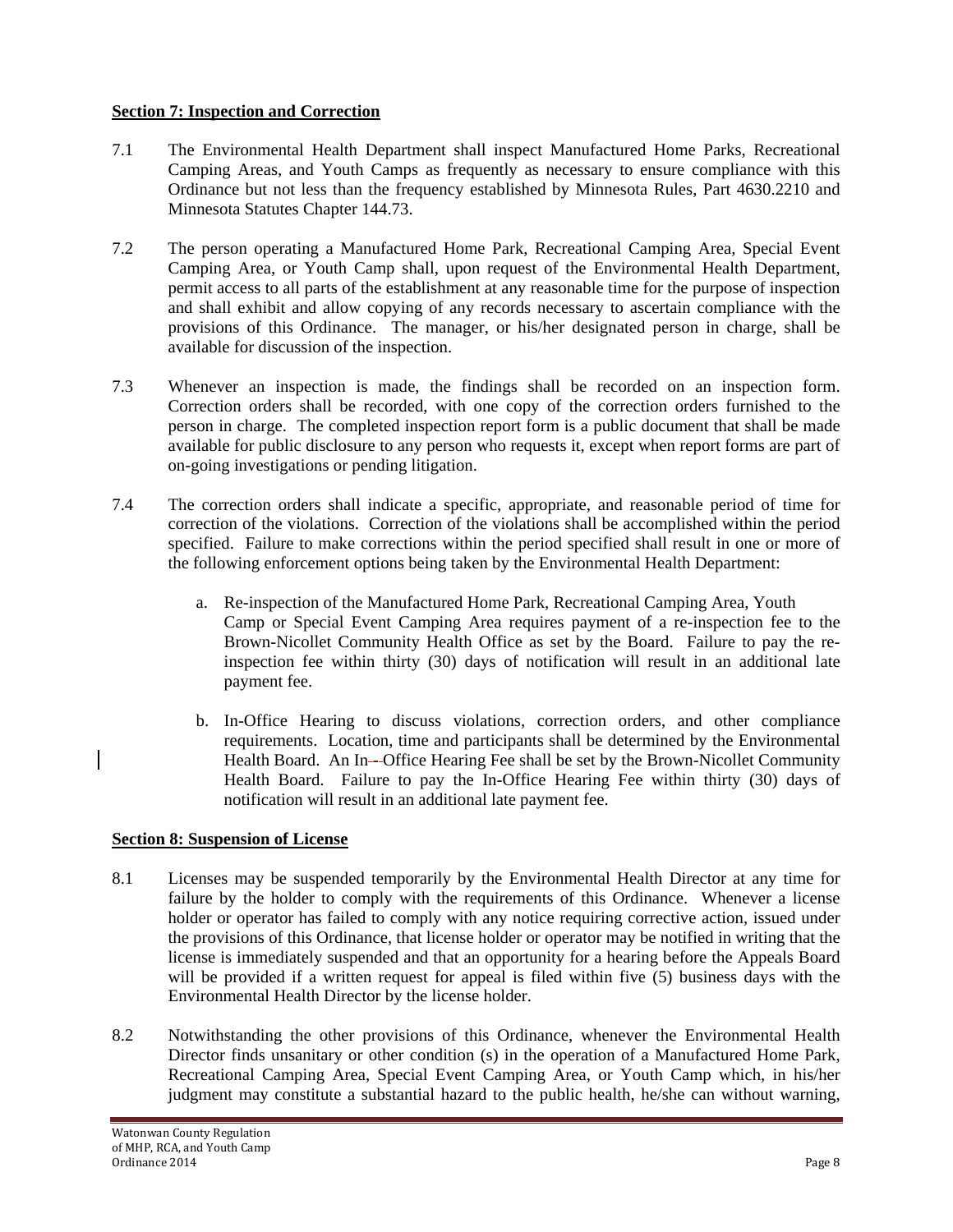notice or hearing, issue a written notice to the license holder or operator citing such condition(s), specifying the corrective action to be taken, and specifying the time period within which such action shall be taken; and if deemed necessary, such order shall state that the license is immediately suspended, and all operations are to be immediately discontinued. Any person to whom such an order is issued shall comply immediately. The licensee upon written petition to the Environmental Health Director shall be afforded an appeal before the Appeals Board as soon as the Appeals Board may be convened.

8.3 Any person whose license or permit has been suspended may at any time make application for a re-inspection for the purpose of reinstatement of the license. Within ten (10) business days following receipt of a written request, including a statement signed by the applicant that in his/her opinion, the condition(s) causing suspension of the license has/have been corrected, the Environmental Health Director shall make a re-inspection. If the applicant is in compliance with the requirements of this Ordinance and Minnesota Rules, Chapter 4630, the license shall be reinstated.

#### **Section 9: Revocation of License**

For serious or repeated violations of any of the requirements of this Ordinance or Minnesota Rules, Chapter 4630, the license may be permanently revoked after an opportunity for a hearing before the Appeals Board has been provided. Prior to such action, the Environmental Health Director shall notify the license holder in writing, advising that the license shall be permanently revoked at the end of a five (5) day period.

#### **Section 10: Appeals Procedure**

Appeals shall be heard by the Appeals Board.

- 10.1 Request for Hearing. Any person affected by a notice of embargo, suspension, or revocation shall be granted a hearing on the matter before the Appeals Board upon filing in the office of the Environmental Health Director, a written petition requesting such a hearing and setting forth a brief statement on the grounds therefore. Said petition shall be filed within ten (10) business days after the notice was served.
- 10.2 Date of Hearing. The hearing requested shall be held not more than ten (10) business days after the date on which the petition was filed. The Chairperson of the Appeals Board may postpone the date of the hearing for a reasonable time beyond such ten (10) business day period, if in the Chairperson's judgment a good and sufficient reason exists for such postponement.
- 10.3 Notice of Hearing. The Environmental Health Director shall cause five (5) business days written notice of the hearing to be given to the petitioner(s) by personal service or by mailing to the petitioner(s)'s last known address.
- 10.4 Proceedings. At such hearing the petitioner(s), their agent, or attorney shall be given an opportunity to be heard and to show cause why the notice of embargo, suspension, or revocation issued by the Environmental Health Director should be modified or withdrawn. The Environmental Health Director shall present a detailed written statement of their findings and recommendation(s) to the Appeals Board at the time of the hearing.